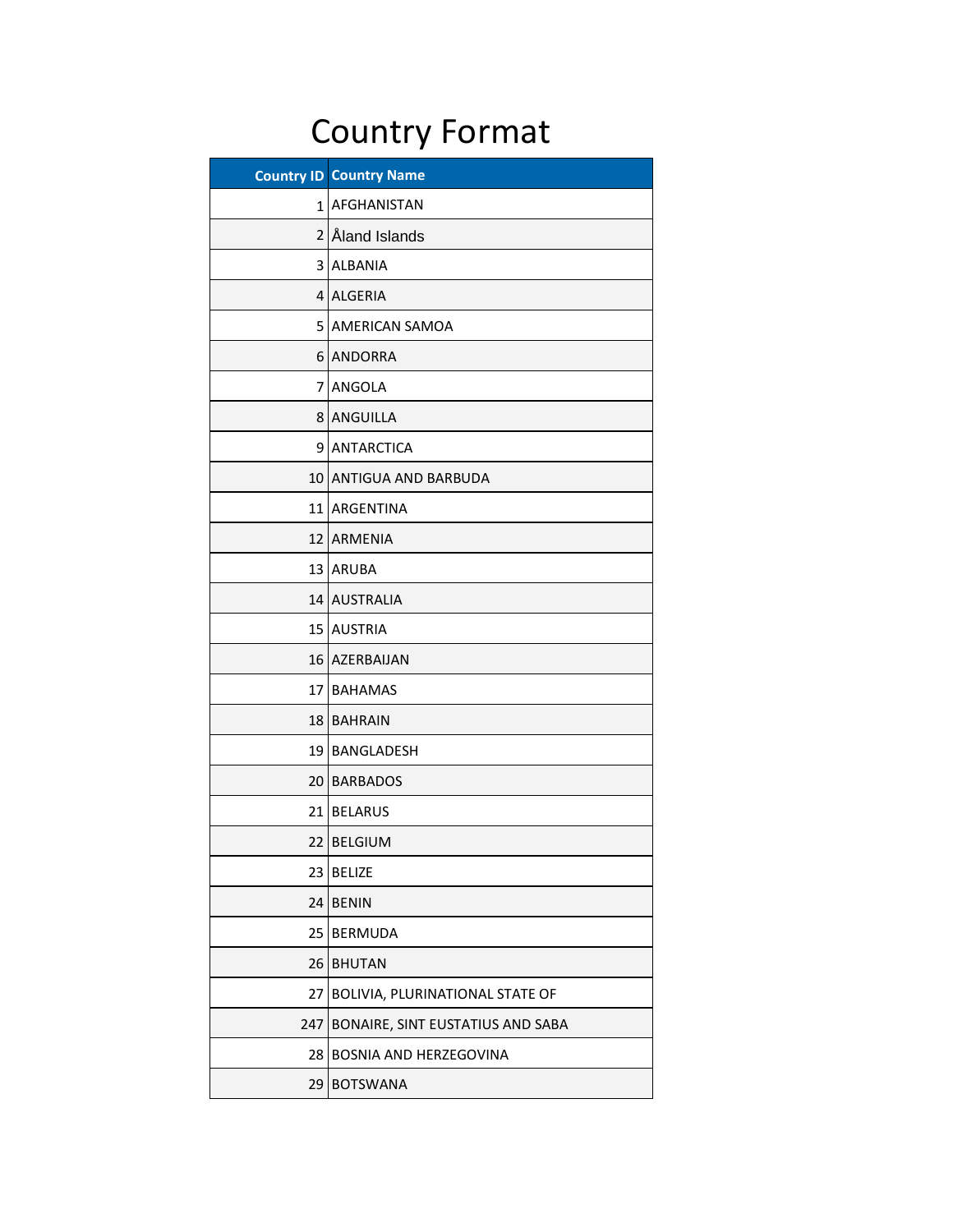| 30 <sup>°</sup> | <b>BOUVET ISLAND</b>                     |
|-----------------|------------------------------------------|
| 31 <sup>1</sup> | <b>BRAZIL</b>                            |
|                 | 32 BRITISH INDIAN OCEAN TERRITORY        |
| 33 <sup>1</sup> | <b>BRUNEI DARUSSALAM</b>                 |
|                 | 34 BULGARIA                              |
|                 | <b>35 BURKINA FASO</b>                   |
|                 | 36 BURUNDI                               |
|                 | 40 CABO VERDE                            |
| 37              | <b>CAMBODIA</b>                          |
|                 | 38 CAMEROON                              |
|                 | 39 CANADA                                |
|                 | 41 CAYMAN ISLANDS                        |
| 42              | <b>CENTRAL AFRICAN REPUBLIC</b>          |
|                 | 43 CHAD                                  |
|                 | 44 CHILE                                 |
| 45              | <b>CHINA</b>                             |
|                 | 46 CHRISTMAS ISLAND                      |
| 47              | COCOS (KEELING) ISLANDS                  |
|                 | 48 COLOMBIA                              |
| 49              | <b>COMOROS</b>                           |
| 50              | <b>CONGO</b>                             |
|                 | 51 CONGO, THE DEMOCRATIC REPUBLIC OF THE |
| 52              | <b>COOK ISLANDS</b>                      |
| 53              | <b>COSTA RICA</b>                        |
| 54              | Côte d'Ivoire                            |
| 55              | <b>CROATIA</b>                           |
| 56              | <b>CUBA</b>                              |
| 248             | Curaçao                                  |
| 57              | <b>CYPRUS</b>                            |
| 58              | <b>CZECHIA</b>                           |
| 59              | <b>DENMARK</b>                           |
| 60              | <b>DJIBOUTI</b>                          |
|                 |                                          |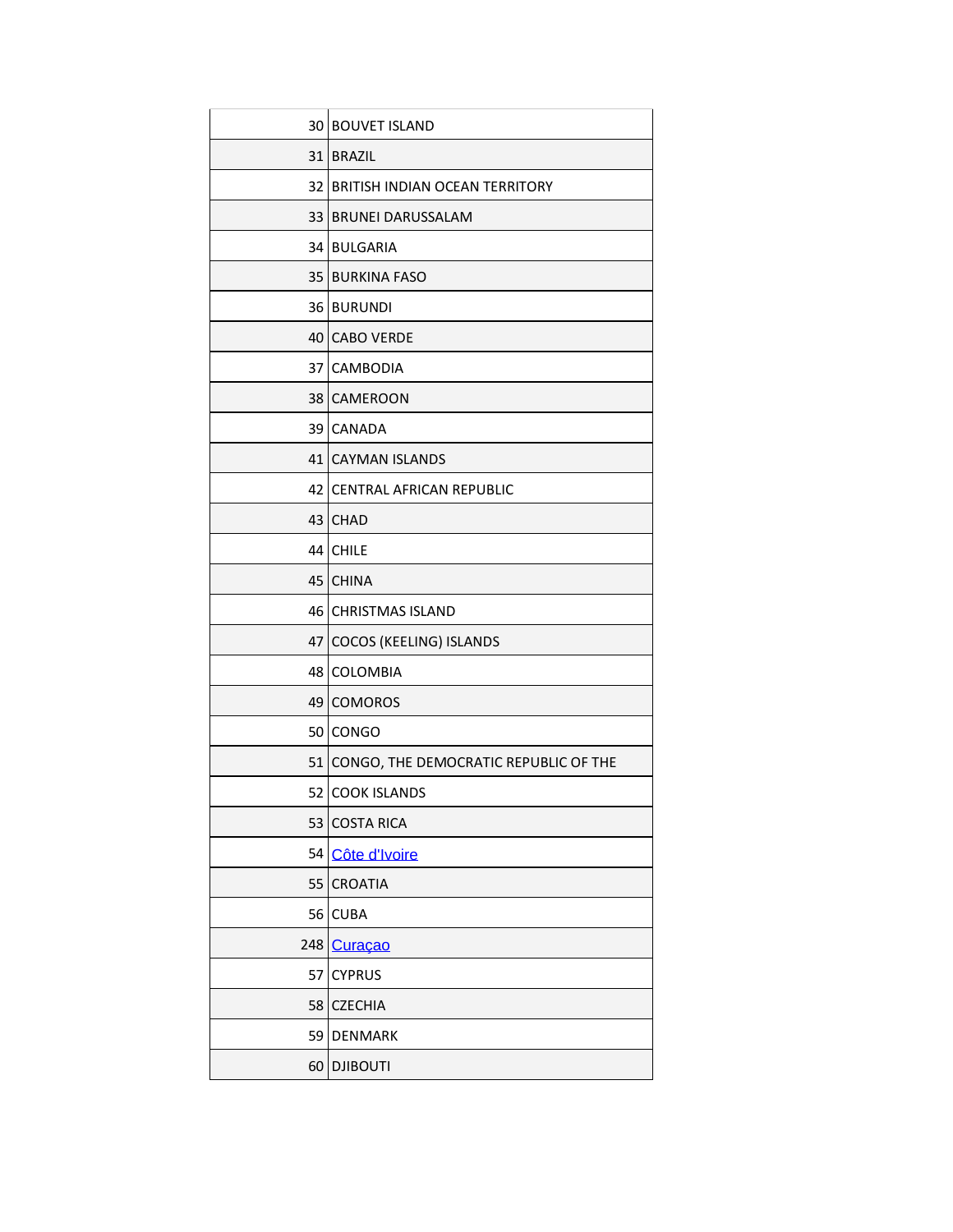|      | 61 DOMINICA                        |
|------|------------------------------------|
| 62   | <b>DOMINICAN REPUBLIC</b>          |
|      | 63 ECUADOR                         |
|      | 64 EGYPT                           |
| 65   | <b>EL SALVADOR</b>                 |
|      | 66 EQUATORIAL GUINEA               |
| 67   | ERITREA                            |
|      | 68 ESTONIA                         |
| 69   | <b>ETHIOPIA</b>                    |
|      | 70 FALKLAND ISLANDS (MALVINAS)     |
|      | 71 FAROE ISLANDS                   |
| 72 I | <b>FIJI</b>                        |
|      | 73 FINLAND                         |
|      | 74 FRANCE                          |
|      | 75 FRENCH GUIANA                   |
|      | 76 FRENCH POLYNESIA                |
| 77   | <b>FRENCH SOUTHERN TERRITORIES</b> |
| 78 I | <b>GABON</b>                       |
| 79   | <b>GAMBIA</b>                      |
|      | 80 GEORGIA                         |
| 81   | <b>GERMANY</b>                     |
|      | 82 GHANA                           |
| 83   | <b>GIBRALTAR</b>                   |
| 84   | <b>GREECE</b>                      |
| 85   | GREENLAND                          |
| 86   | <b>GRENADA</b>                     |
| 87   | <b>GUADELOUPE</b>                  |
| 88   | <b>GUAM</b>                        |
| 89   | <b>GUATEMALA</b>                   |
| 90   | <b>GUERNSEY</b>                    |
| 91   | <b>GUINEA</b>                      |
|      |                                    |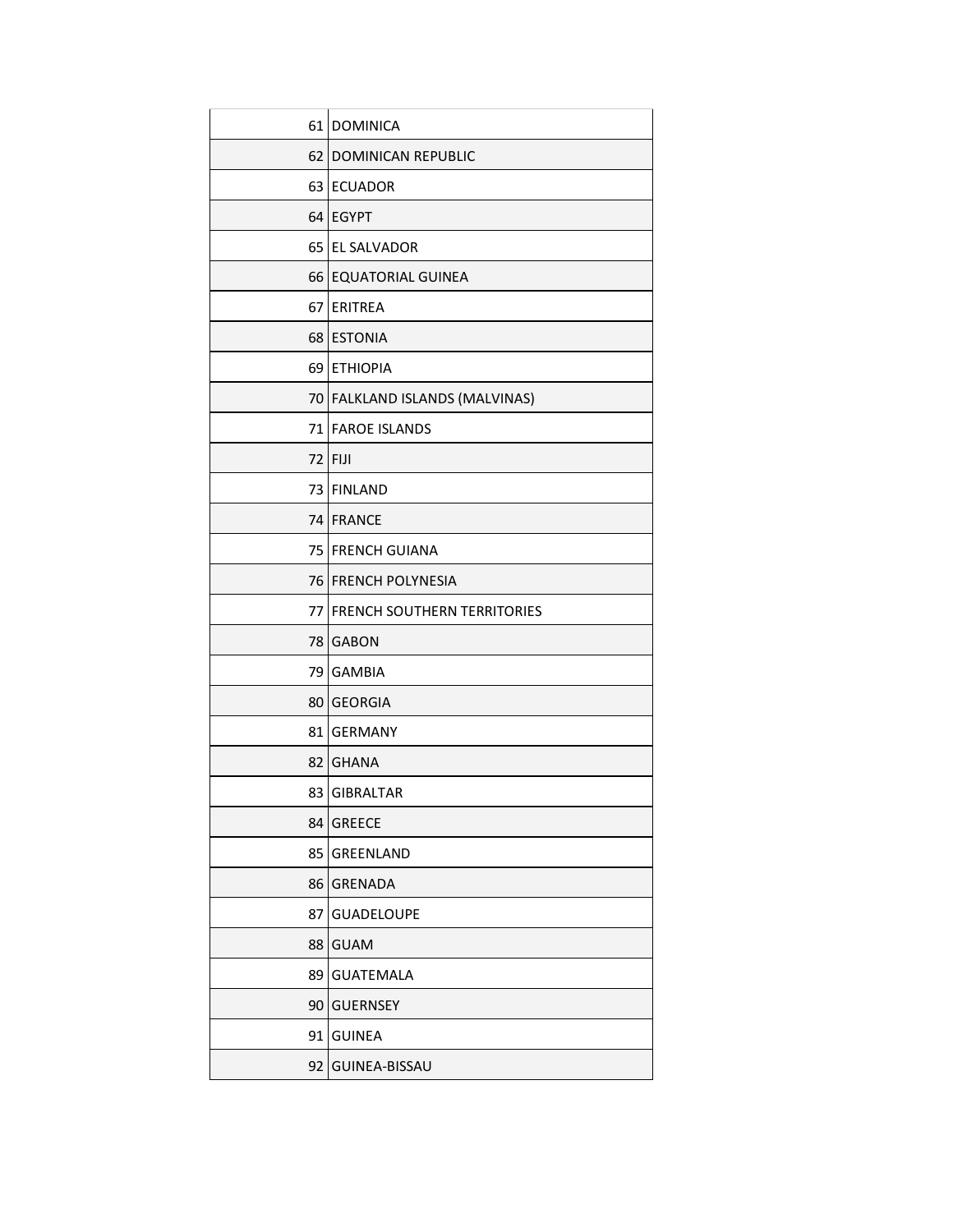|     | 93 GUYANA                              |
|-----|----------------------------------------|
|     | 94 HAITI                               |
|     | 95 HEARD ISLAND AND MCDONALD ISLANDS   |
| 235 | <b>HOLY SEE</b>                        |
|     | 96 HONDURAS                            |
| 97  | <b>HONG KONG</b>                       |
| 98  | <b>HUNGARY</b>                         |
| 99  | <b>ICELAND</b>                         |
|     | 100 INDIA                              |
|     | 101   INDONESIA                        |
|     | 102 IRAN, ISLAMIC REPUBLIC OF          |
|     | 103 IRAQ                               |
|     | 104   IRELAND                          |
|     | 105 ISLE OF MAN                        |
|     | 106 ISRAEL                             |
|     | 107   ITALY                            |
|     | 108 JAMAICA                            |
|     | 109 JAPAN                              |
|     | 110 JERSEY                             |
|     | 111 JORDAN                             |
|     | 112 KAZAKHSTAN                         |
|     | 113 KENYA                              |
|     | 114 KIRIBATI                           |
| 115 | KOREA, DEMOCRATIC PEOPLE'S REPUBLIC OF |
| 116 | KOREA, REPUBLIC OF                     |
| 117 | <b>KUWAIT</b>                          |
| 118 | KYRGYZSTAN                             |
| 119 | LAO PEOPLE'S DEMOCRATIC REPUBLIC       |
|     | 120 LATVIA                             |
| 121 | <b>LEBANON</b>                         |
| 122 | <b>LESOTHO</b>                         |
| 123 | <b>LIBERIA</b>                         |
|     |                                        |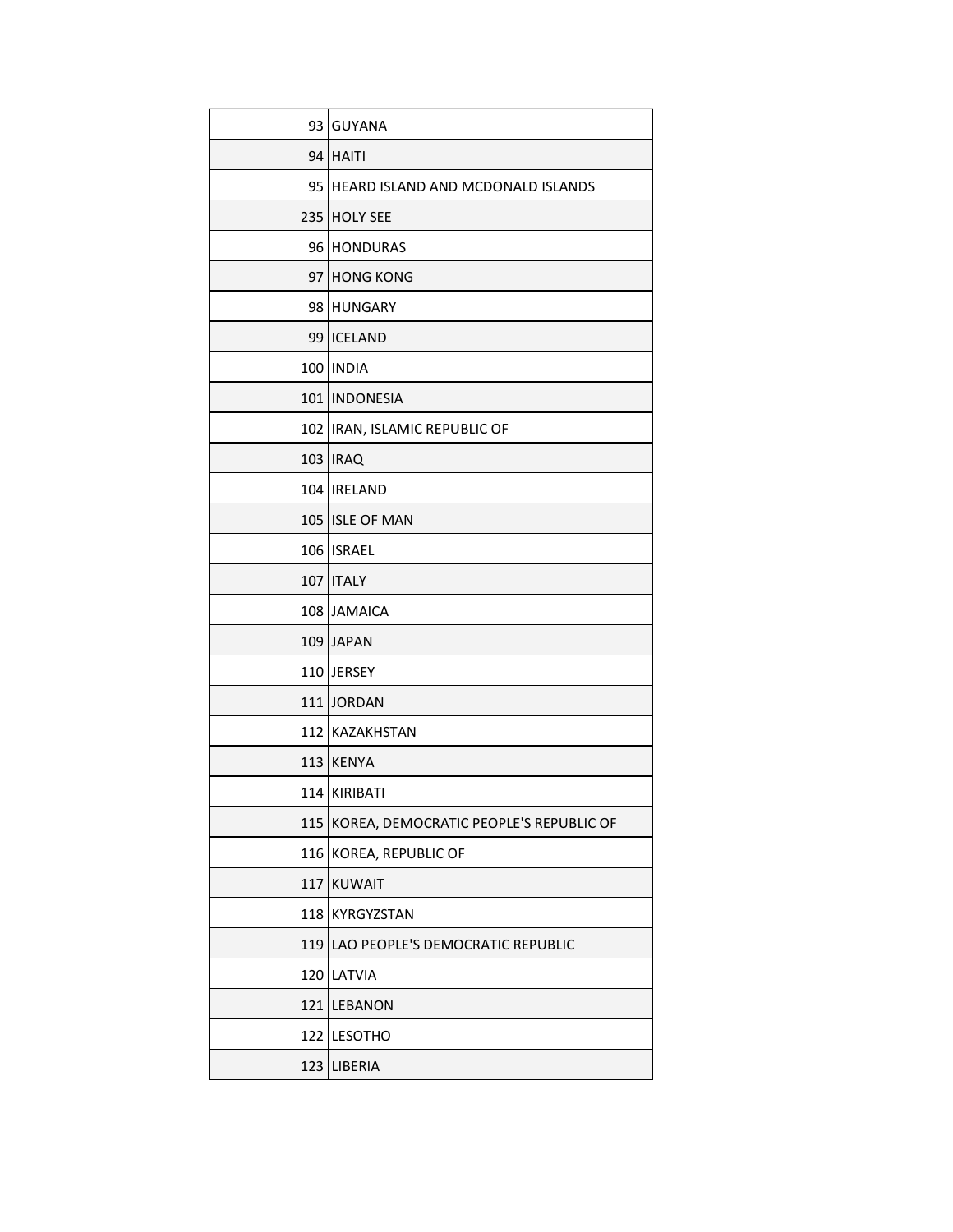|     | 124 LIBYA                                     |
|-----|-----------------------------------------------|
|     | 125 LIECHTENSTEIN                             |
|     | 126 LITHUANIA                                 |
| 127 | LUXEMBOURG                                    |
| 128 | <b>MACAO</b>                                  |
| 129 | MACEDONIA, THE FORMER YUGOSLAV REPUBLIC<br>OF |
| 130 | <b>MADAGASCAR</b>                             |
|     | 131 MALAWI                                    |
| 132 | <b>MALAYSIA</b>                               |
| 133 | <b>MALDIVES</b>                               |
|     | 134 MALI                                      |
| 135 | <b>MALTA</b>                                  |
|     | 136 MARSHALL ISLANDS                          |
| 137 | <b>MARTINIQUE</b>                             |
| 138 | <b>MAURITANIA</b>                             |
|     | 139   MAURITIUS                               |
| 140 | <b>MAYOTTE</b>                                |
| 141 | <b>MEXICO</b>                                 |
| 142 | MICRONESIA, FEDERATED STATES OF               |
| 143 | MOLDOVA, REPUBLIC OF                          |
| 144 | <b>MONACO</b>                                 |
| 145 | <b>MONGOLIA</b>                               |
|     | 146   MONTENEGRO                              |
| 147 | <b>MONTSERRAT</b>                             |
| 148 | <b>MOROCCO</b>                                |
| 149 | MOZAMBIQUE                                    |
| 150 | <b>MYANMAR</b>                                |
| 151 | <b>NAMIBIA</b>                                |
| 152 | <b>NAURU</b>                                  |
| 153 | <b>NEPAL</b>                                  |
| 154 | <b>NETHERLANDS</b>                            |
| 155 | NETHERLANDS ANTILLES                          |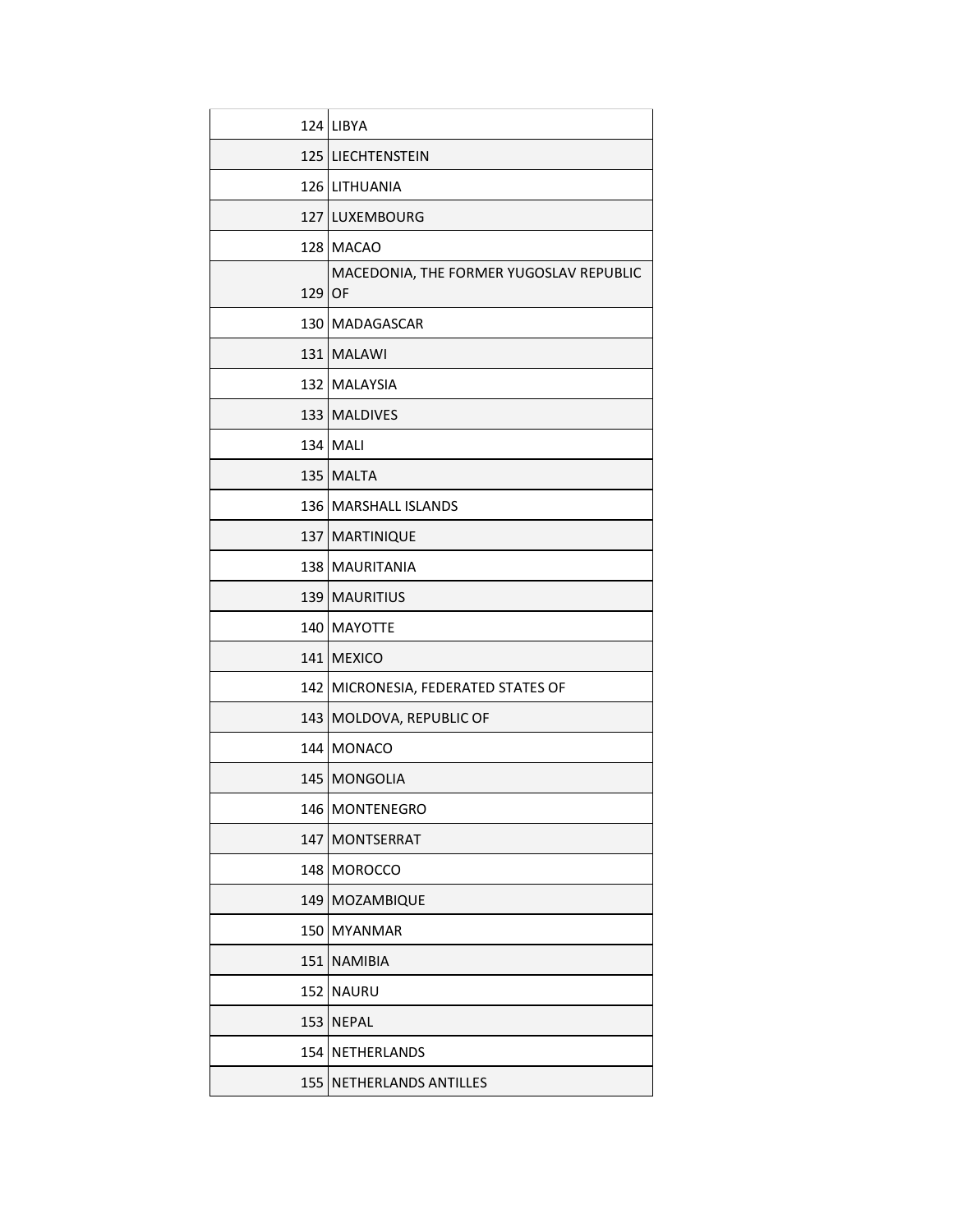|       | 156 NEW CALEDONIA                      |
|-------|----------------------------------------|
|       | 157 NEW ZEALAND                        |
|       | 158 NICARAGUA                          |
| 159   | <b>NIGER</b>                           |
| 160   | NIGERIA                                |
|       | <b>161 NIUE</b>                        |
|       | <b>162 NORFOLK ISLAND</b>              |
|       | 163   NORTHERN MARIANA ISLANDS         |
|       | 164 NORWAY                             |
|       | 165   OMAN                             |
|       | 166 PAKISTAN                           |
|       | 167 PALAU                              |
|       | 168   PALESTINE, STATE OF              |
|       | 169 PANAMA                             |
|       | 170 PAPUA NEW GUINEA                   |
|       | 171   PARAGUAY                         |
|       | 172 PERU                               |
|       | 173 PHILIPPINES                        |
|       | 174 PITCAIRN                           |
|       | 175 POLAND                             |
|       | 176 PORTUGAL                           |
|       | 177 PUERTO RICO                        |
| 178 l | <b>QATAR</b>                           |
| 179   | Réunion                                |
| 180   | <b>ROMANIA</b>                         |
| 181   | <b>RUSSIAN FEDERATION</b>              |
| 182   | <b>RWANDA</b>                          |
|       | 246 Saint Barthélemy                   |
|       | SAINT HELENA, ASCENSION AND TRISTAN DA |
| 183   | <b>CUNHA</b>                           |
| 184   | <b>SAINT KITTS AND NEVIS</b>           |
|       | 185 SAINT LUCIA                        |
| 249   | SAINT MARTIN (FRENCH PART)             |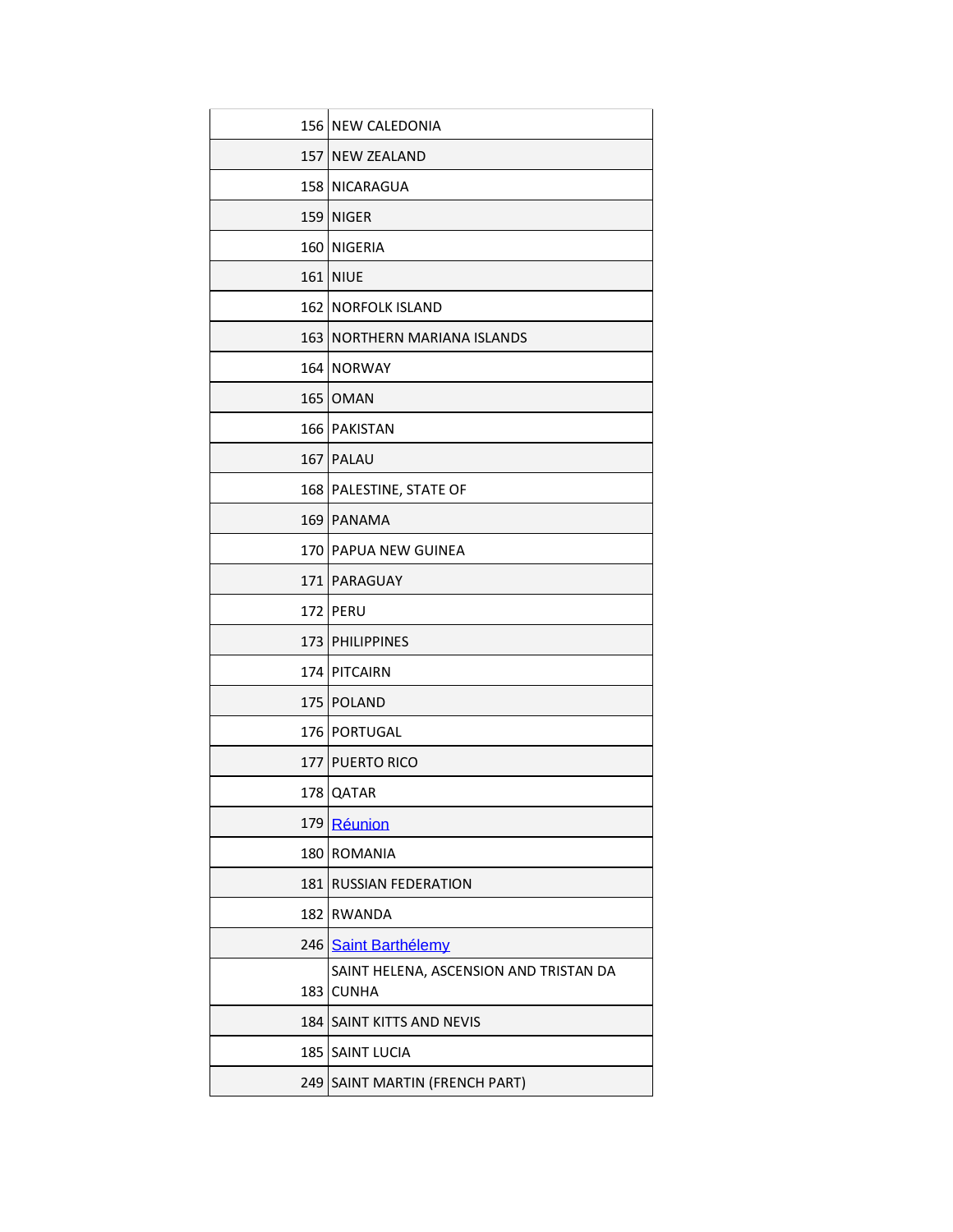|     | 186 SAINT PIERRE AND MIQUELON         |
|-----|---------------------------------------|
|     | 187 ISAINT VINCENT AND THE GRENADINES |
|     | 188 SAMOA                             |
|     | 189 SAN MARINO                        |
|     | 190 SAO TOME AND PRINCIPE             |
|     | 191 SAUDI ARABIA                      |
|     | 192 SENEGAL                           |
|     | 193 SERBIA                            |
|     | 194 SEYCHELLES                        |
|     | <b>195 SIERRA LEONE</b>               |
|     | 196 SINGAPORE                         |
|     | 250 SINT MAARTEN (DUTCH PART)         |
|     | 197 SLOVAKIA                          |
|     | 198 SLOVENIA                          |
|     | 199 SOLOMON ISLANDS                   |
|     | 200 SOMALIA                           |
|     | 201 SOUTH AFRICA                      |
|     | SOUTH GEORGIA AND THE SOUTH SANDWICH  |
|     | 202 ISLANDS                           |
|     | 245 SOUTH SUDAN                       |
|     | 203 SPAIN                             |
|     | 204 SRI LANKA                         |
|     | 205 SUDAN                             |
|     | 206 SURINAME                          |
| 207 | SVALBARD AND JAN MAYEN                |
| 208 | SWAZILAND                             |
| 209 | <b>SWEDEN</b>                         |
|     | 210 SWITZERLAND                       |
| 211 | SYRIAN ARAB REPUBLIC                  |
| 212 | TAIWAN, PROVINCE OF CHINA             |
| 213 | <b>TAJIKISTAN</b>                     |
| 214 | TANZANIA, UNITED REPUBLIC OF          |
| 215 | <b>THAILAND</b>                       |